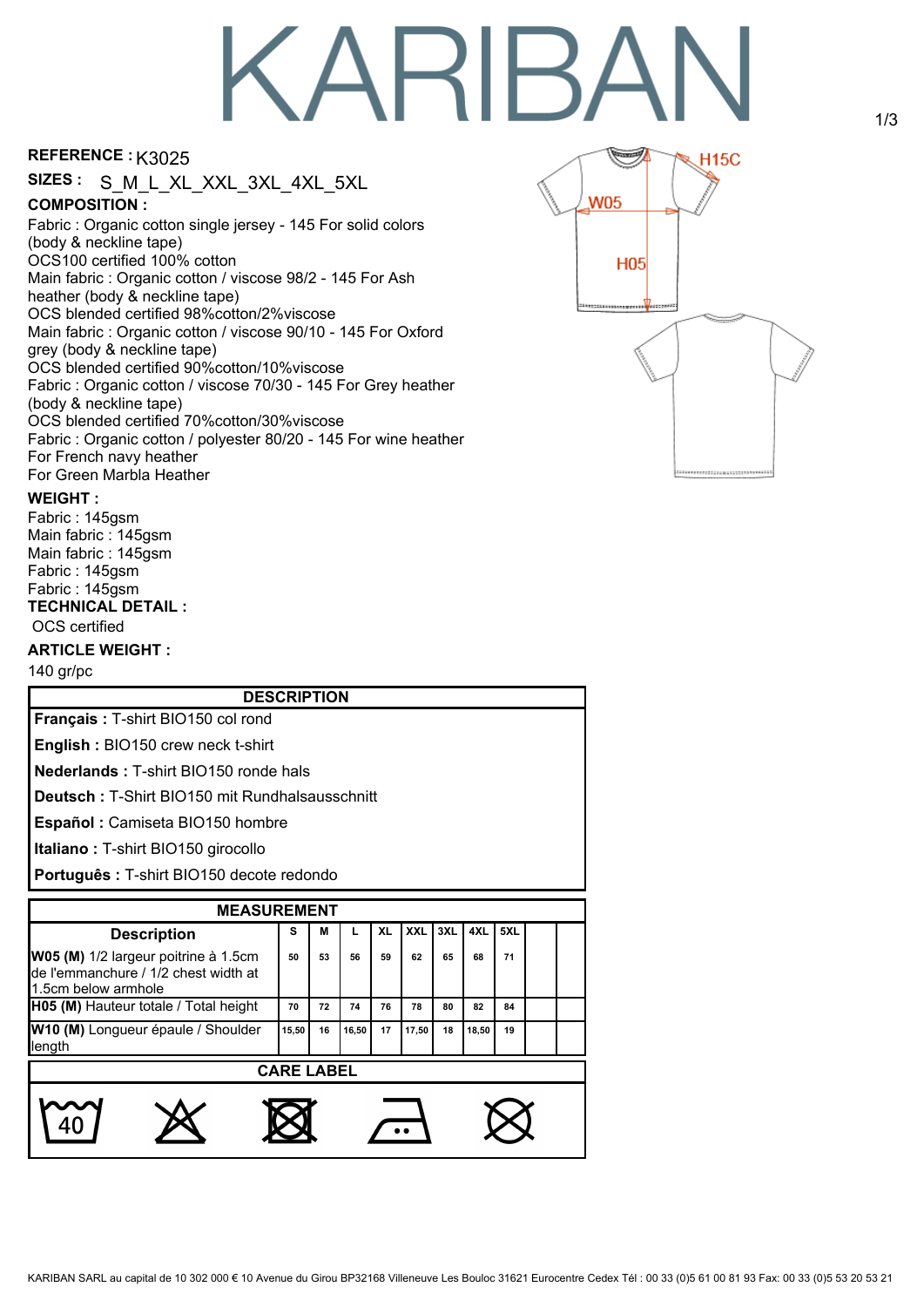# KARIBAN

### **PACKING**

Г

| Box | 100 pcs / box for sizes S to XXL                |
|-----|-------------------------------------------------|
|     | 50 pcs / box for sizes 3XL to 5XL               |
|     | S => L:60cm W:40cm H:30cm GW:13.9kg NW:12.5kg   |
|     | M => L:60cm W:40cm H:30cm GW:14.5kg NW:13.2kg   |
|     | L => L:60cm W:40cm H:32cm GW:15.9kg NW:14.5kg   |
|     | XL => L:60cm W:40cm H:32cm GW:16.3kg NW:14.9kg  |
|     | XXL => L:60cm W:40cm H:33cm GW:17.6kg NW:16.1kg |
|     | 3XL => L:60cm W:40cm H:20cm GW:9.6kg NW:8.2kg   |
|     | 4XL => L:60cm W:40cm H:22cm GW:10.6kg NW:9.2kg  |
|     | 5XL => L:60cm W:40cm H:24cm GW:10.9kg NW:9.5kg  |